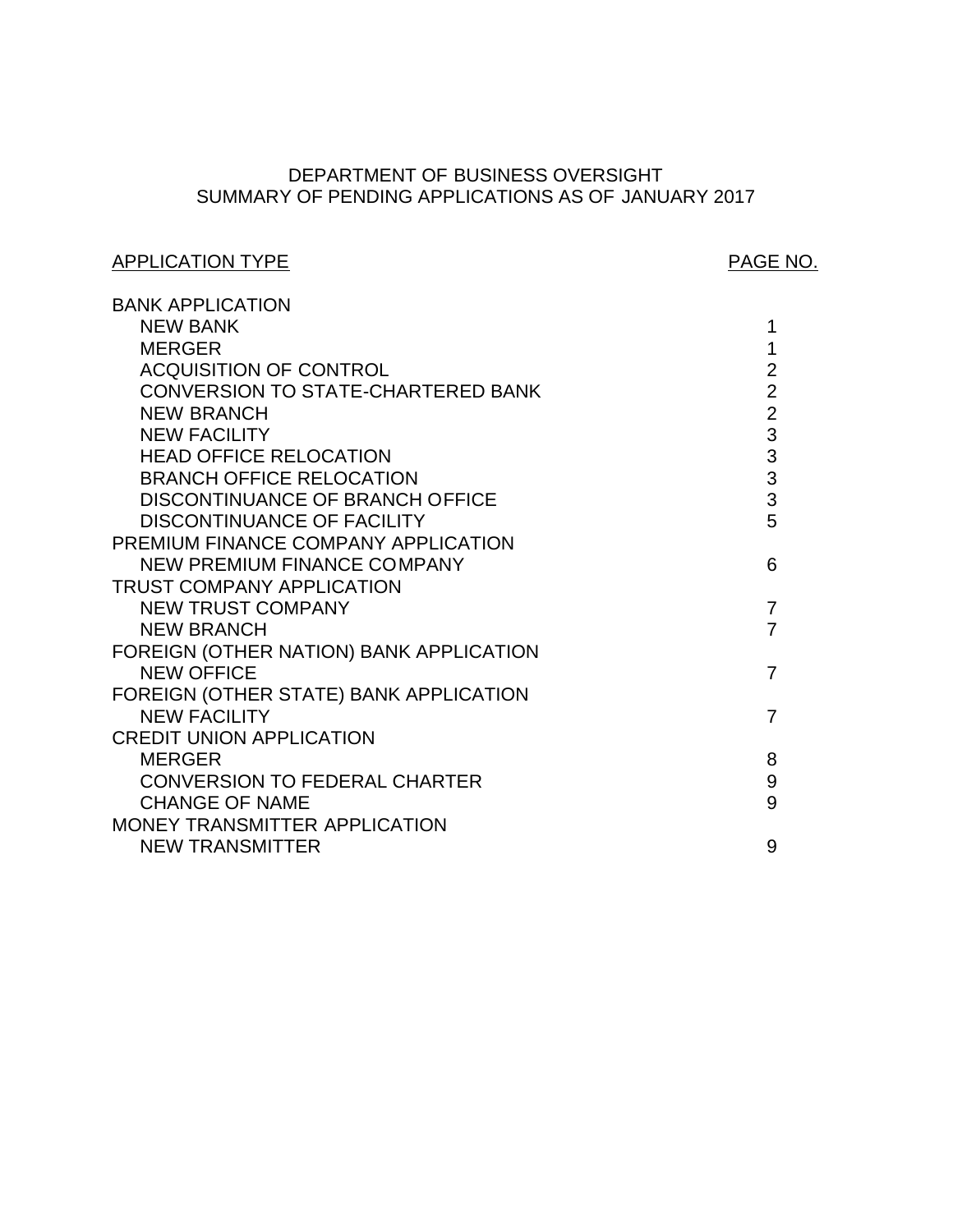### <span id="page-1-0"></span>**NEW BANK**

### **Filed: 1 Approved: 1 Opened: 1**

 BLUE GATE BANK 611 Anton Boulevard, Costa Mesa, Orange County Officers: Charles E. Fenton, President / Chief Executive Officer Donn Jakosky, Executive Vice President / Chief Credit Officer Kaye Kim, Executive Vice President / Chief Financial Officer Capitalization: \$30,000,000.00 (714) 551-5448 (714) 549-2533 (fax) Website: http://www.Bankbluegate.com Filed: 2/23/16 Approved: 6/30/16 Opened: 1/23/17

ENDEAVOR BANK

 401 West A Street, San Diego, San Diego County Correspondent: Maryam Hamzeh Carpenter & Company 5 Park Plaza, Suite 950, Irvine, CA 92614 Filed: 8/12/16 Filed: 8/12/16

 6 Hutton Centre Drive, Santa Ana, Orange County Correspondent: Maryam Hamzeh Carpenter & Company 5 Park Plaza, Suite 950, Irvine, CA 92614 INFINITY BANK Filed: 7/7/16 Application amended: 12/21/16: change of name from SOCAL BANK (Proposed) Approved: 1/24/17

### **MERGER**

#### **Filed: 2 Approved: 1**

 COMMERCE BANK OF TEMECULA VALLEY, Murrieta, to merge with and into ALTAPACIFIC BANK, Santa Rosa Filed: 10/26/16 Approved: 11/22/16

 FOUNDERS COMMUNITY BANK, San Luis Obispo, to merge with and into PREMIER VALLEY BANK, Fresno Filed: 11/28/16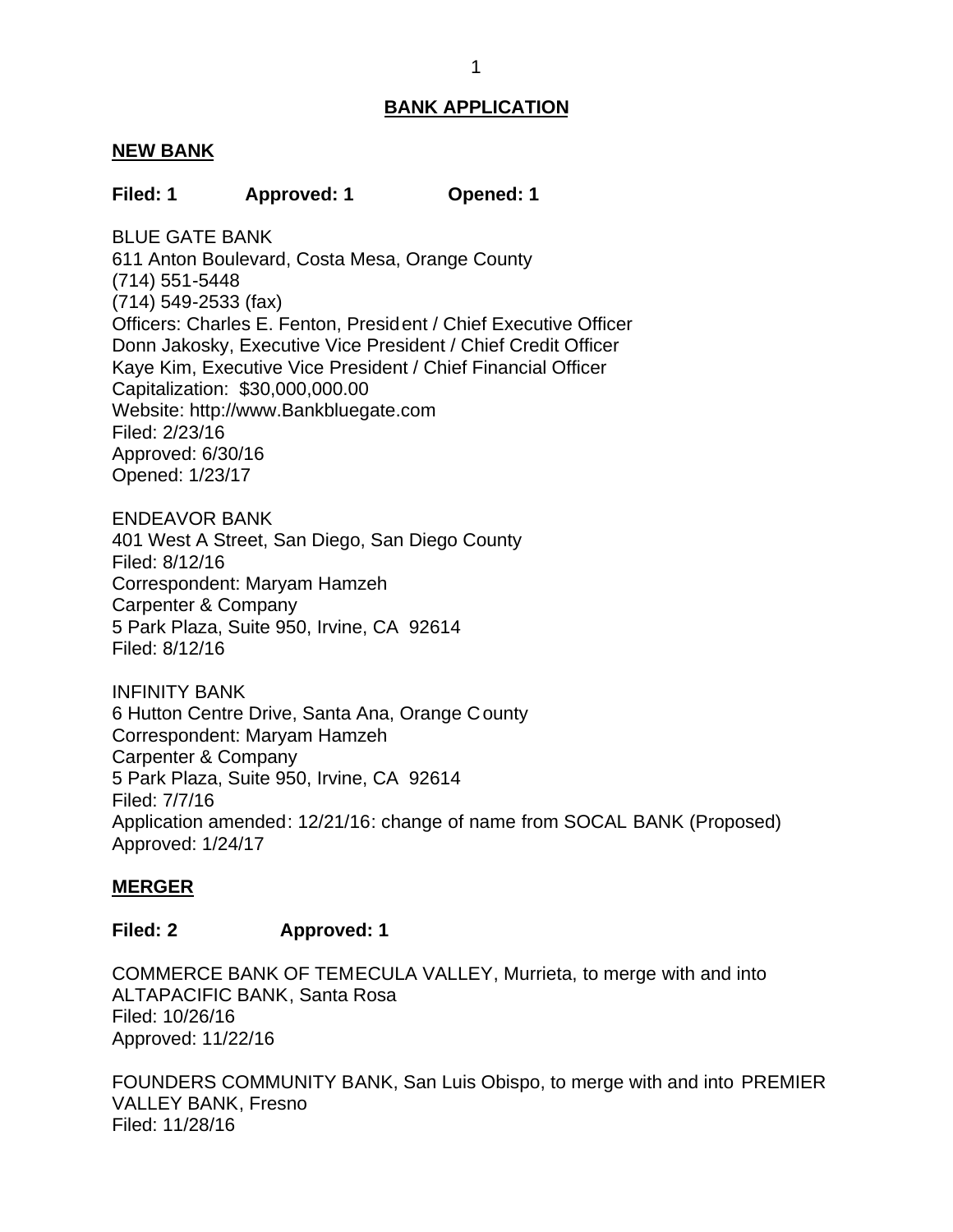## <span id="page-2-0"></span>**MERGER (Continued)**

 VALLEY BUSINESS BANK, Ontario, to merge with and into CITIZENS BUSINESS BANK, Ontario Filed: 11/10/16

# **ACQUISITION OF CONTROL**

## **Filed: 1 Approved: 1**

 BAYCOM CORP to acquire control of BAY COMMERCIAL BANK Filed: 11/21/16 Approved: 12/12/16

 HEARTLAND FINANCIAL USA, INC. to acquire control of FOUNDERS COMMUNITY BANK Filed: 11/28/16

## **CONVERSION TO STATE-CHARTERED BANK**

## **Approved: 1**

 UNITED BUSINESS BANK, FSB, to convert to state-chartered bank under the name of UNITED BUSINESS BANK Filed: 11/1/15 Approved: 12/4/15

## **NEW BRANCH**

**No Objection: 2 Opened: 1** 

 2164 Royal Ln, Dallas, Dallas County, Texas No Objection: 1/11/17 COMMONWEALTH BUSINESS BANK

 1415 S. Baldwin Avenue, Arcadia, Los Angeles County MEGA BANK Opened: 1/24/17

 210-16 Northern Boulevard, Community of Bayside, Borough of Queens, New York No Objection: 12/6/16 PACIFIC CITY BANK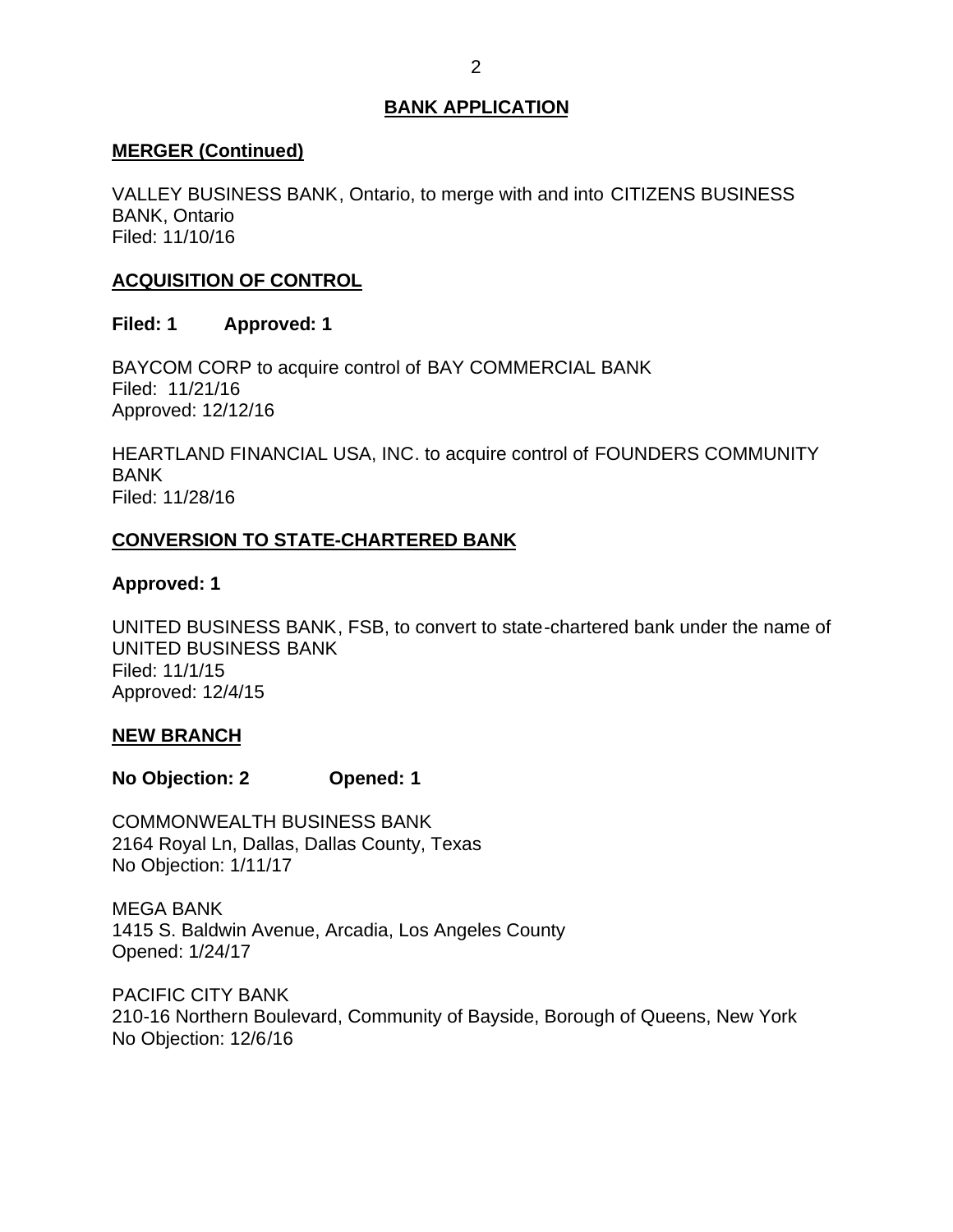### <span id="page-3-0"></span>**NEW FACILITY**

### **Opened: 1**

 PACIFIC COAST BANKERS' BANK 22225 Sycamore Street, Harrisburg, Dauphin County, Pennsylvania Opened: 6/1/16

## **HEAD OFFICE RELOCATION**

### **No Objection: 1 Effected: 1**

From 818 West 7<sup>th</sup> Street, to 700 South Flower Street, Los Angeles, Los Angeles No Objection: 10/3/16 CALIFORNIA UNITED BANK **County** 

 From 400 West Center Avenue, to 501 West Main Street, Visalia, Tulare Count y SUNCREST BANK Effected: 1/30/17

### **BRANCH OFFICE RELOCATION**

#### **Effected: 1**

 From 9955 Mission Gorge Road, to 30 Town Center Parkway, Santee, San Diego PACIFIC WESTERN BANK **County** Effected: 12/12/16

### **DISCONTINUANCE OF BRANCH OFFICE**

**No Objection: 23 Discontinued: 1** 

 3856 West 5400 South, Salt Lake City, Salt Lake County, Utah No Objection: 10/2/15 BANK OF THE WEST

 BANK OF THE WEST 718 East Main Street, Lamoni, Decatur County, Iowa No Objection: 6/15/16

 BANK OF THE WEST 2041 Durfee Avenue, South El Monte, Los Angeles Coun ty No Objection: 9/14/16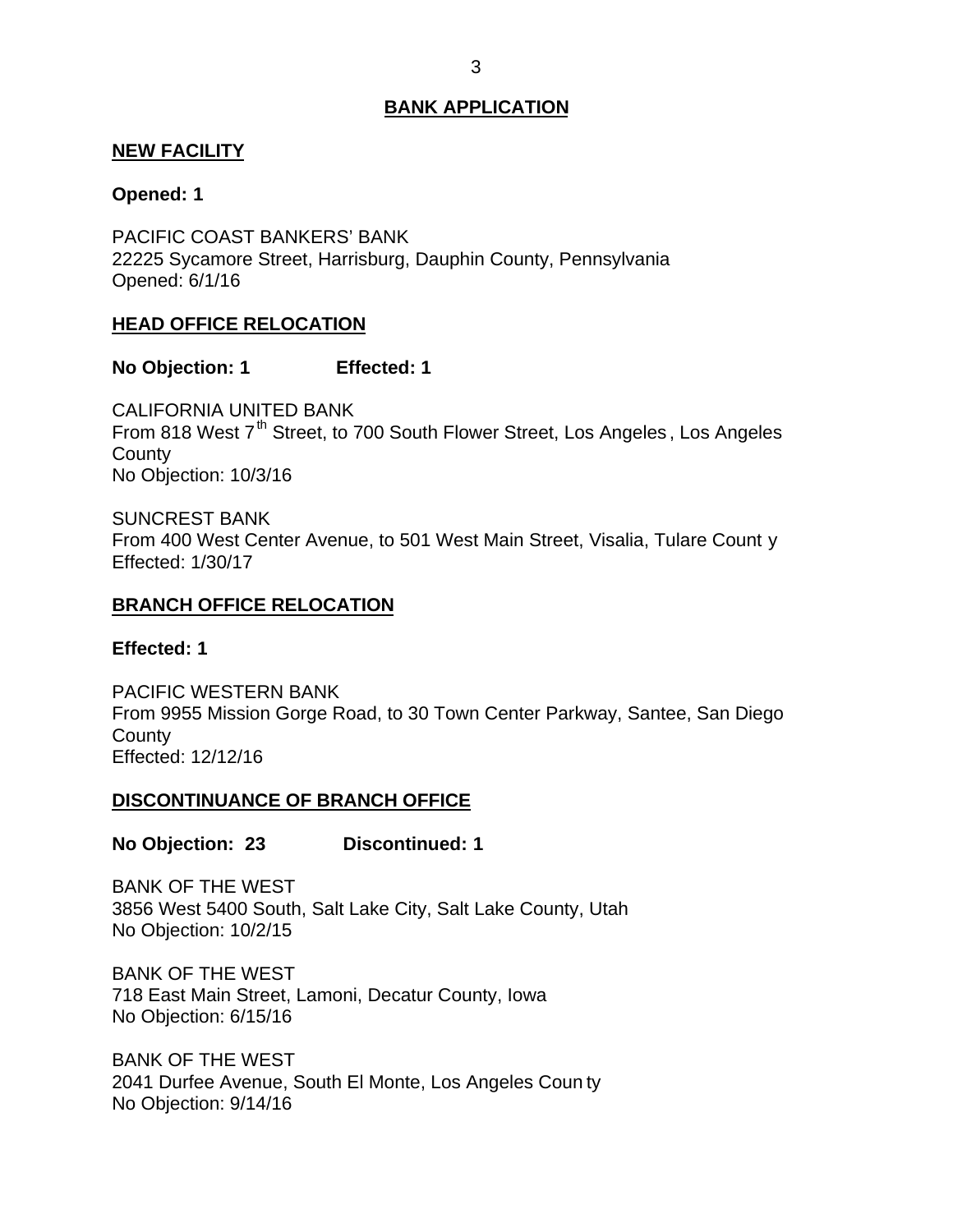#### **DISCONTINUANCE OF BRANCH OFFICE (Continued)**

 BANK OF THE WEST 407 Colorado Avenue, Santa Monica, Los Angeles County No Objection: 10/27/16

 BANK OF THE WEST 740 NW Blue Parkway, Lee's Summit, Jackson County, Miss ouri No Objection: 12/6/16

 CENTRAL VALLEY COMMUNITY BANK 570 S. Clovis Avenue, Fresno, Fresno County No Objection: 2/18/16

 CENTRAL VALLEY COMMUNITY BANK 2339 Gold Meadow Way, Gold River, Sacramento County No Objection: 1/31/17

 300 E. Esplanade Drive, Oxnard, Ventura County No Objection: 4/21/16 CITIZENS BUSINESS BANK

 3030 LBJ Freeway, Dallas, Dallas County, Texas No Objection: 1/11/17 COMMONWEALTH BUSINESS BANK

 9699 Sierra Avenue, Fontana, San Bernardino County No Objection: 1/24/17 COMMUNITY BANK

 FARMERS & MERCHANTS BANK OF CENTRAL CALIFORNIA 1990 N. California Boulevard, Walnut Creek, Contra Costa County No Objection: 12/14/16

 1751 Howe Avenue, Sacramento, Sacramento County No Objection: 9/21/16 MECHANICS BANK

PACIFIC PREMIER BANK

- 1110 Rosecrans Street, San Diego, San Diego County
- 13928 Seal Beach Boulevard, Seal Beach, Orange County No Objection: 6/1/16

 PACIFIC PREMIER BANK 1249 East Katella Avenue, Orange, Orange County No Objection: 11/22/16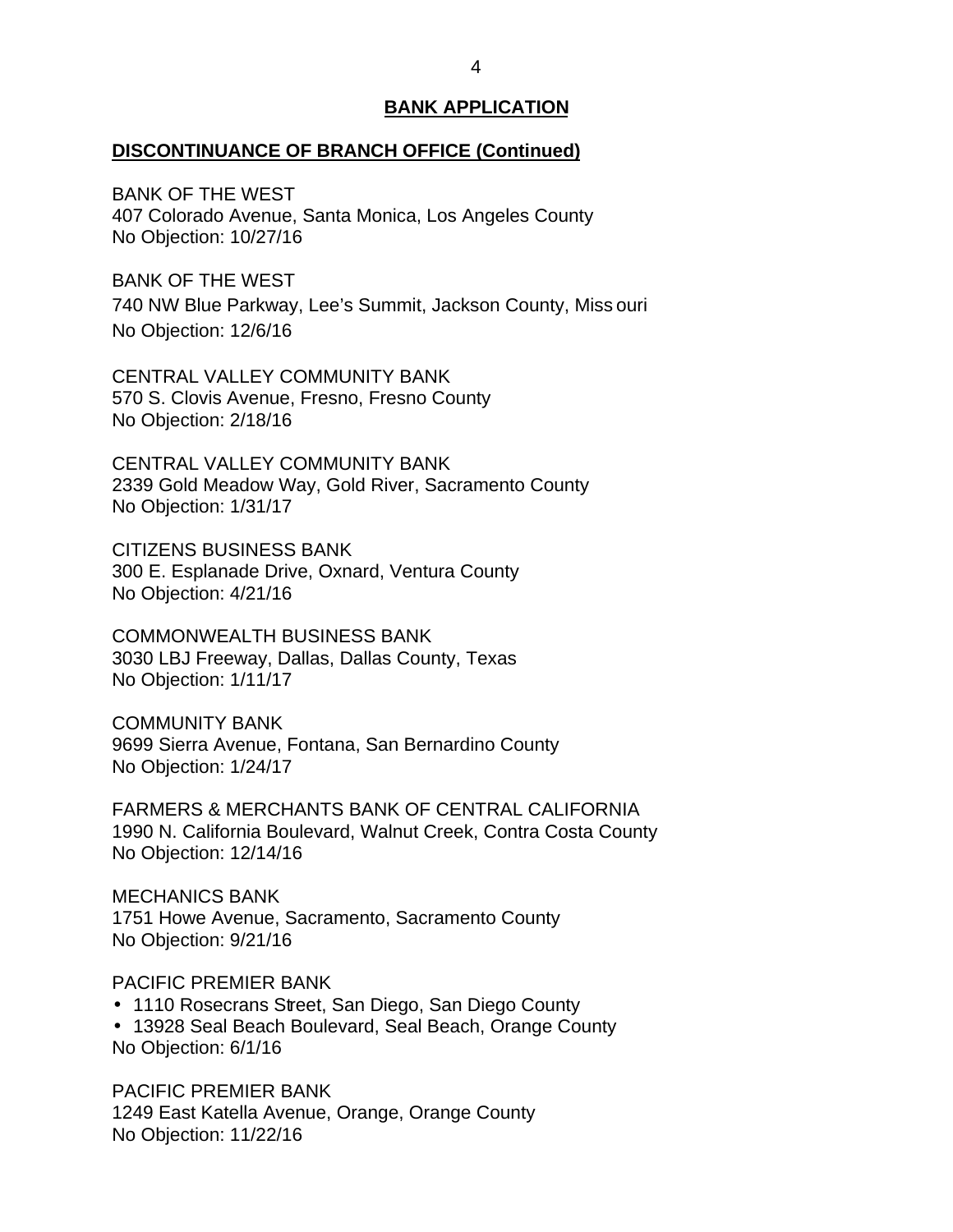## <span id="page-5-0"></span>**DISCONTINUANCE OF BRANCH OFFICE (Continued)**

PACIFIC WESTERN BANK

- 5160 Geary Boulevard, City and County San Francisco
- 2301 Noriega Street, City and County of San Francisco

 885 South El Camino Real, San Mateo, San Mateo County No Objection: 12/20/16

 8275 West Flamingo Road, Las Vegas, Clark County, Nevada No Objection: 7/29/16 PLAZA BANK

 250 N. Orange Street, Glendale, Los Angeles County No Objection: 12/6/16 PLAZA BANK

 1760 Challenge Way, Sacramento, Sacramento County No Objection: 4/25/16 TRI COUNTIES BANK

 10037 Combie Road, Auburn, Placer County No Objection: 12/2/16 TRI COUNTIES BANK

 18615 Highway 12, Sonoma, Sonoma County No Objection: 11/17/16 WESTAMERICA BANK Discontinued: 1/20/17

 333 Sunset Avenue, Suisun City, Solano County No Objection: 11/22/16 WESTAMERICA BANK

## **DISCONTINUANCE OF FACILITY**

#### **Discontinued: 2**

 38 Technology Drive, Irvine, Orange County SILICON VALLEY BANK Discontinued: 1/20/17

 2321 Rosecrans Avenue, El Segundo, Los Angeles County SUNWEST BANK Discontinued: 1/17/17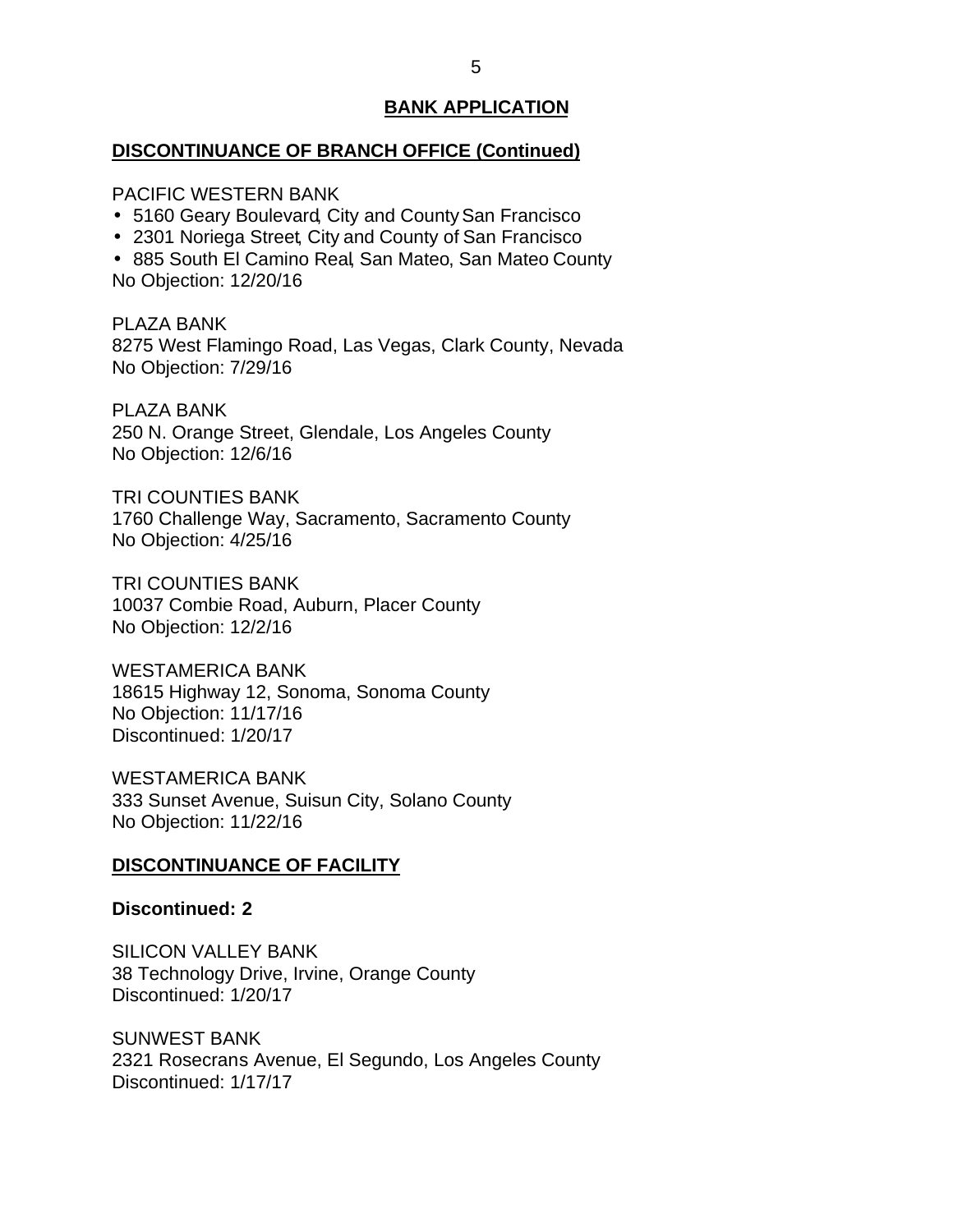# **PREMIUM FINANCE COMPANY APPLICATION**

## <span id="page-6-0"></span> **NEW PREMIUM FINANCE COMPANY**

#### **Filed: 6 Approved: 4**

 CAPITAL PREMIUM FUNDING OF CALIFORNIA, INC. 818 West 7<sup>th</sup> Street, Los Angeles, Los Angeles County Filed: 9/14/16

 660 Newport Center Drive, Newport Beach, Orange County FOUNDATION CAPITAL FINANCE CORPORATION Filed: 10/26/16 Approved: 1/6/17

 16461 Sherman Way, Lake Balboa, Los Angeles County GOT PREMIUMS, INC. Filed: 12/14/15 Approved: 3/16/16

 NATIONAL PARTNERS FPCO INC. OF CALIFORNIA 1610 Wynkoop Street, Denver, Denver County, Colorado Filed: 12/27/16

 600 West Broadway, San Diego, San Diego County PREMIER FINANCING, INC. Filed: 8/30/16 Approved: 10/6/16

 601 E. Glenoaks Boulevard, Glendale, Los Angeles County PRIMEPLAN PREMIUM FINANCING INC. Filed: 8/15/16

 RELIANCE PREMIUM FINANCE, INC. 2550 North Hollywood Way, Burbank, Los Angeles County Filed: 9/21/16

 SERVICE PAYMENT PLAN OF CALIFORNIA, INC. 818 West Seventh Street, Los Angeles, Los Angeles County Filed: 1/9/17

 TAFS Premium Finance California, Inc. 6200 Canoga Avenue, Woodland Hills, Los Angeles County Filed: 11/28/16

 660 Newport Center Drive, Newport Beach, Orange County WESTERN FINANCE COMPANY Filed: 8/28/15 Approved: 3/28/16 Extended: 3/28/17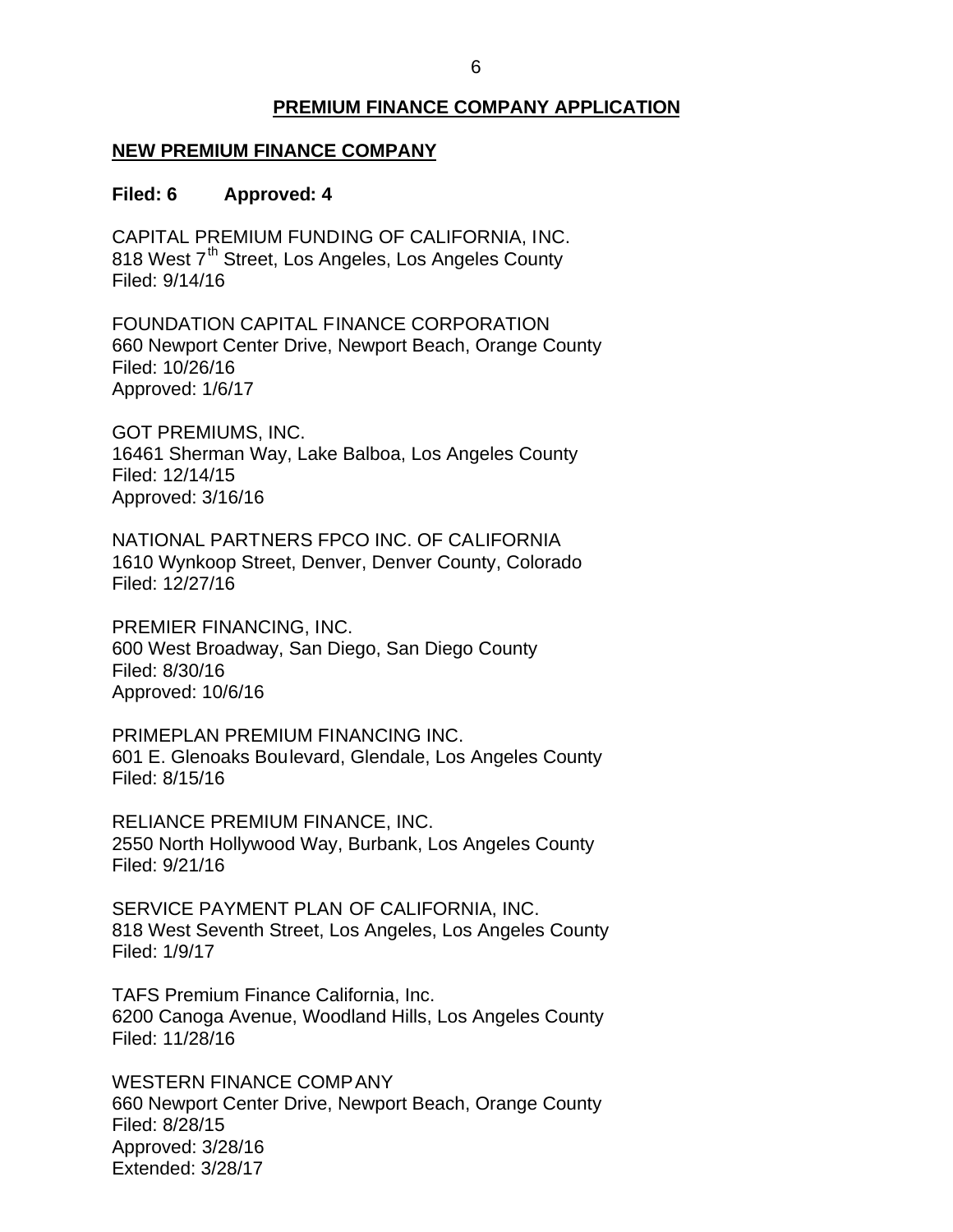## **TRUST COMPANY APPLICATION**

### <span id="page-7-0"></span>**NEW TRUST COMPANY**

### **Filed: 1**

 BAY AREA TRUST (Proposed) Downtown Palo Alto, Palo Alto, Santa Clara County Filed: 6/9/16

### **NEW BRANCH**

### **Opened: 1**

 FARMERS & MERCHANTS TRUST COMPANY OF LONG BEACH 1034 Santa Barbara Street, Santa Barbara, Santa Barbara County Opened: 1/3/17

## **FOREIGN (OTHER NATION) BANK APPLICATION**

### **NEW OFFICE**

### **Filed: 1 Approved: 1**

 GOVERNOR AND COMPANY OF THE BANK OF IRELAND, THE 300 Spectrum Center Drive, Irvine, Orange County (Representative Office) Filed: 10/6/16 Approved: 1/18/17

 SUMITOMO MITSUI BANKING CORPORATION 101 Jefferson Drive, Menlo Park, San Mateo County (Representative Office) Filed: 1/13/17

## **FOREIGN (OTHER STATE) BANK APPLICATION**

#### **NEW FACILITY**

## **Filed: 1 No Objection: 5 Approved: 1**

 472 East Colorado Boulevard, Pasadena, Los Angeles County No Objection: 1/20/17 AMALGAMATED BANK

 3199E Airport Boulevard, Costa Mesa, Orange County No Objection: 11/28/16 CENTENNIAL BANK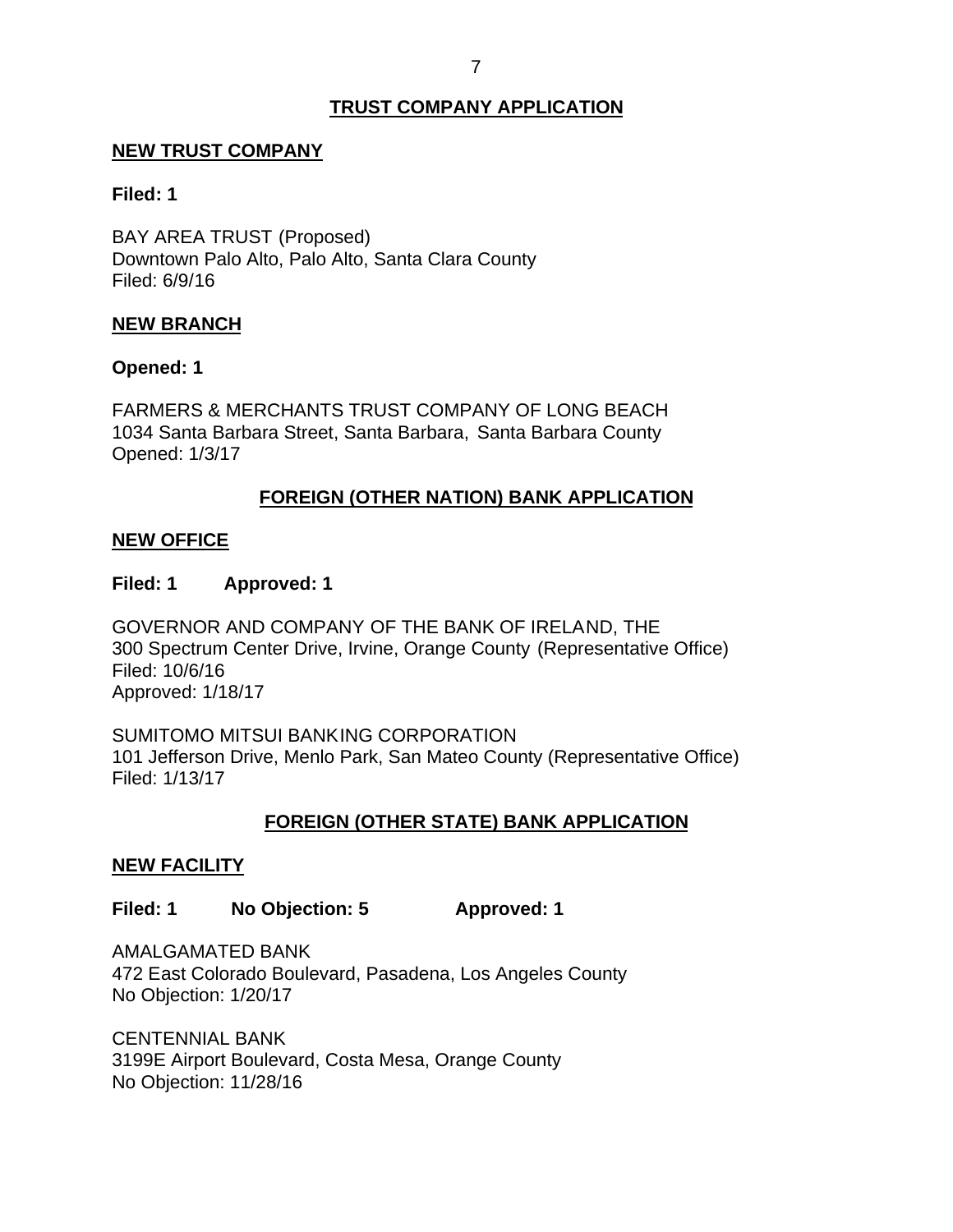## **FOREIGN (OTHER STATE) BANK APPLICATION**

# <span id="page-8-0"></span> **NEW FACILITY (Continued)**

 DEPOSITORY TRUST COMPANY OF DELAWARE, LLC 1695 Adolfo Lopez Drive, Seal Beach, Orange County (Facility – Uninsured Trust Company) Filed: 12/21/15 Approved: 10/17/16

FIRST BANK FINANCIAL CENTRE

 515 S. Flower Street, Los Angeles, Los Angeles County (Facility – Insured Bank) No Objection: 4/2/15

 6301 Beach Boulevard, Buena Park, Orange County (Facility – Insured Bank) No Objection: 1/26/17 FIRST INTERCONTINENTAL BANK

 ROBECO TRUST COMPANY City of Greenbrae, Marin County (Facility – Uninsured Trust Company) Filed: 4/20/15

 301 East Ocean Boulevard, Long Beach, Los Angeles County (Facility – Insured Bank) UBS BANK USA No Objection: 12/10/12

# **CREDIT UNION APPLICATION**

### **MERGER**

### **Filed: 3 Effected: 1**

 BAKERY EMPLOYEES CREDIT UNION, to merge with and into BOURNS EMPLOYEES FEDERAL CREDIT UNION, Riverside Filed: 5/23/16

 CHEVRON VALLEY CREDIT UNION, Bakersfield, to merge with and into SAFE 1 CREDIT UNION, Bakersfield Filed: 8/4/16

 HARBOR FEDERAL CREDIT UNION, Carson, to merge with and into SOUTHLAND CREDIT UNION, Los Alamitos Filed: 9/12/16 Approved: 1/1/17 Effected: 1/1/17

 NORTH ISLAND FINANCIAL CREDIT UNION, San Diego, to merge with and into CALIFORNIA CREDIT UNION, Glendale Filed: 4/6/16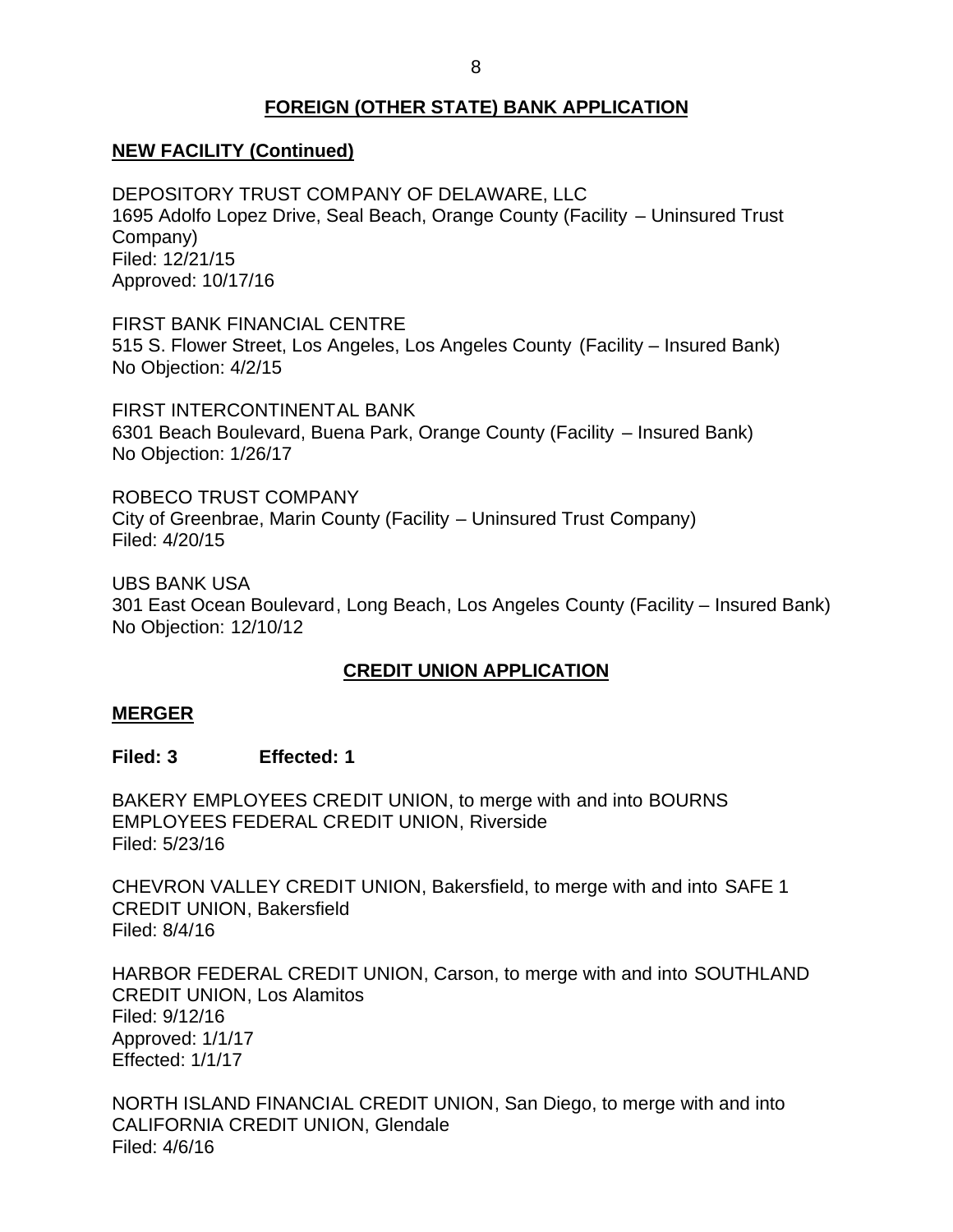# **CREDIT UNION APPLICATION**

## <span id="page-9-0"></span>**CONVERSION TO FEDERAL CHARTER**

### **Effected: 1**

 FIRST FINANCIAL CREDIT UNION, West Covina, to convert to federal charter as THE FIRST FINANCIAL FEDERAL CREDIT UNION Effected: 1/31/17

### **CHANGE OF NAME**

### **Approved: 1 Effected: 1**

 SONOMA COUNTY GRANGE CREDIT UNION, to change its name to NORTH BAY CREDIT UNION Effected: 12/8/16

 UNITED HEALTH CREDIT UNION, to change its name to UPWARD CREDIT UNION Filed: 12/2/16 Approved: 12/19/16

## **MONEY TRANSMITTER APPLICATION**

### **NEW TRANSMITTER**

**Filed: 6 Approved: 2 Withdrawn: 1** 

 ALIPAY US, INC. Filed: 3/18/15

BANNOCKBURN GLOBAL FOREX, LLC Filed: 12/21/16

BILL.COM Filed: 4/2/15 Approved: 8/4/15

HSI USA INC. Filed: 6/6/16

INTERCAMBIO EXPRESS, INC. Filed: 11/9/16

NOBEL FINANCIAL INC. Filed: 12/8/16

RAKUTEN CARD USA, INC. Filed: 3/7/16 Approved: 9/23/16